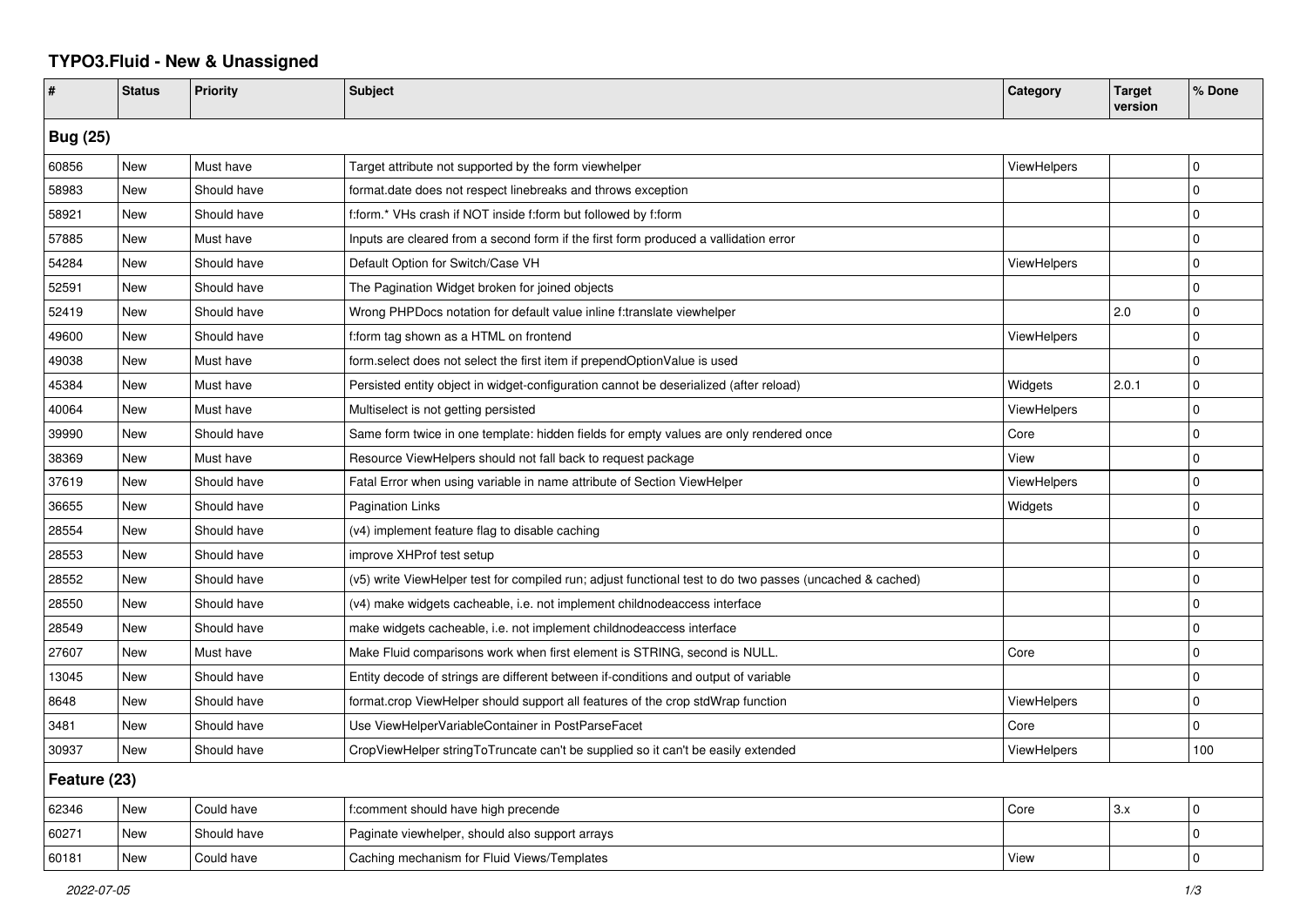| #                | <b>Status</b> | <b>Priority</b>      | <b>Subject</b>                                                                                      | Category           | <b>Target</b><br>version | % Done      |  |  |
|------------------|---------------|----------------------|-----------------------------------------------------------------------------------------------------|--------------------|--------------------------|-------------|--|--|
| 60003            | New           | Should have          | Add required-Attribute to f:form.password                                                           | ViewHelpers        |                          | $\Omega$    |  |  |
| 51277            | <b>New</b>    | Should have          | ViewHelper context should be aware of actual file occurrence                                        |                    |                          | $\mathbf 0$ |  |  |
| 51100            | New           | Must have            | Links with absolute URI should have the option of URI Scheme                                        | ViewHelpers        |                          | $\mathbf 0$ |  |  |
| 48355            | <b>New</b>    | Could have           | Assign output of viewhelper to template variable for further processing.                            |                    |                          | $\mathbf 0$ |  |  |
| 46545            | New           | Should have          | Better support for arrays in options of SelectViewHelper                                            |                    |                          | $\mathbf 0$ |  |  |
| 45153            | New           | Should have          | f:be.menus.actionMenuItem - Detection of the current select option is insufficient                  |                    |                          | $\mathbf 0$ |  |  |
| 42397            | New           | Should have          | Missing viewhelper for general links                                                                |                    |                          | $\mathbf 0$ |  |  |
| 40081            | New           | Should have          | Allow assigned variables as keys in arrays                                                          |                    |                          | $\pmb{0}$   |  |  |
| 39936            | New           | Should have          | registerTagAttribute should handle default values                                                   | ViewHelpers        |                          | $\mathbf 0$ |  |  |
| 38130            | New           | Should have          | Checkboxes and multiple select fields should have an assignable default value                       |                    |                          | 0           |  |  |
| 36559            | New           | Could have           | New widget progress bar                                                                             |                    |                          | $\mathbf 0$ |  |  |
| 36410            | New           | Should have          | Allow templates to send arguments back to layout                                                    | ViewHelpers        |                          | 0           |  |  |
| 33215            | New           | Should have          | RFC: Dynamic values in ObjectAccess paths                                                           |                    |                          | $\mathbf 0$ |  |  |
| 31955            | New           | Should have          | f:uri.widget                                                                                        | Widgets            |                          | $\mathbf 0$ |  |  |
| 30555            | New           | Could have           | Make TagBuilder more extensible                                                                     | Core               |                          | $\mathbf 0$ |  |  |
| 10472            | New           | Could have           | Fluid Standalone distribution                                                                       | Core               |                          | $\mathbf 0$ |  |  |
| 9514             | New           | Should have          | Support explicit Array Arguments for ViewHelpers                                                    |                    |                          | $\mathbf 0$ |  |  |
| 7608             | New           | Could have           | Configurable shorthand/object accessor delimiters                                                   | Core               |                          | $\mathbf 0$ |  |  |
| 4704             | New           | Should have          | Improve parsing exception messages                                                                  | Core               |                          | $\mathbf 0$ |  |  |
| 1907             | <b>New</b>    | Could have           | Default values for view helpers based on context                                                    | Core               |                          | $\mathbf 0$ |  |  |
| <b>Task (12)</b> |               |                      |                                                                                                     |                    |                          |             |  |  |
| 56237            | New           | Should have          | in-line (Condition) View Helpers should not evaluate on parsing                                     |                    |                          | 0           |  |  |
| 47669            | <b>New</b>    | Should have          | FormViewHelper does not define the default request method                                           |                    |                          | $\mathbf 0$ |  |  |
| 45394            | New           | Should have          | Forwardport Unit test for standalone view                                                           | View               |                          | $\mathbf 0$ |  |  |
| 43072            | <b>New</b>    | Should have          | Remove TOKENS for adding templates fallback in Backporter                                           | View               |                          | $\mathbf 0$ |  |  |
| 43071            | New           | Should have          | Remove TOKENS for adding fallback teplates in B                                                     |                    |                          | 0           |  |  |
| 42743            | New           | Should have          | Remove inline style for hidden form fields                                                          |                    |                          | 0           |  |  |
| 34309            | New           | Could have           | Unknown ViewHelpers cause exception - should be handled more graceful                               | ViewHelpers        |                          | $\mathbf 0$ |  |  |
| 32035            | New           | Should have          | Improve fluid error messages                                                                        | Core               |                          | $\pmb{0}$   |  |  |
| 10911            | New           | Should have          | Tx_Fluid_ViewHelpers_Form_AbstractFormViewHelper->renderHiddenIdentityField should be more reliable | ViewHelpers        |                          | $\mathbf 0$ |  |  |
| 9950             | New           | Should have          | Binding to nested arrays impossible for form-elements                                               | <b>ViewHelpers</b> |                          | 0           |  |  |
| 26664            | New           | Won't have this time | Clean up Form ViewHelpers                                                                           | ViewHelpers        |                          | $75\,$      |  |  |